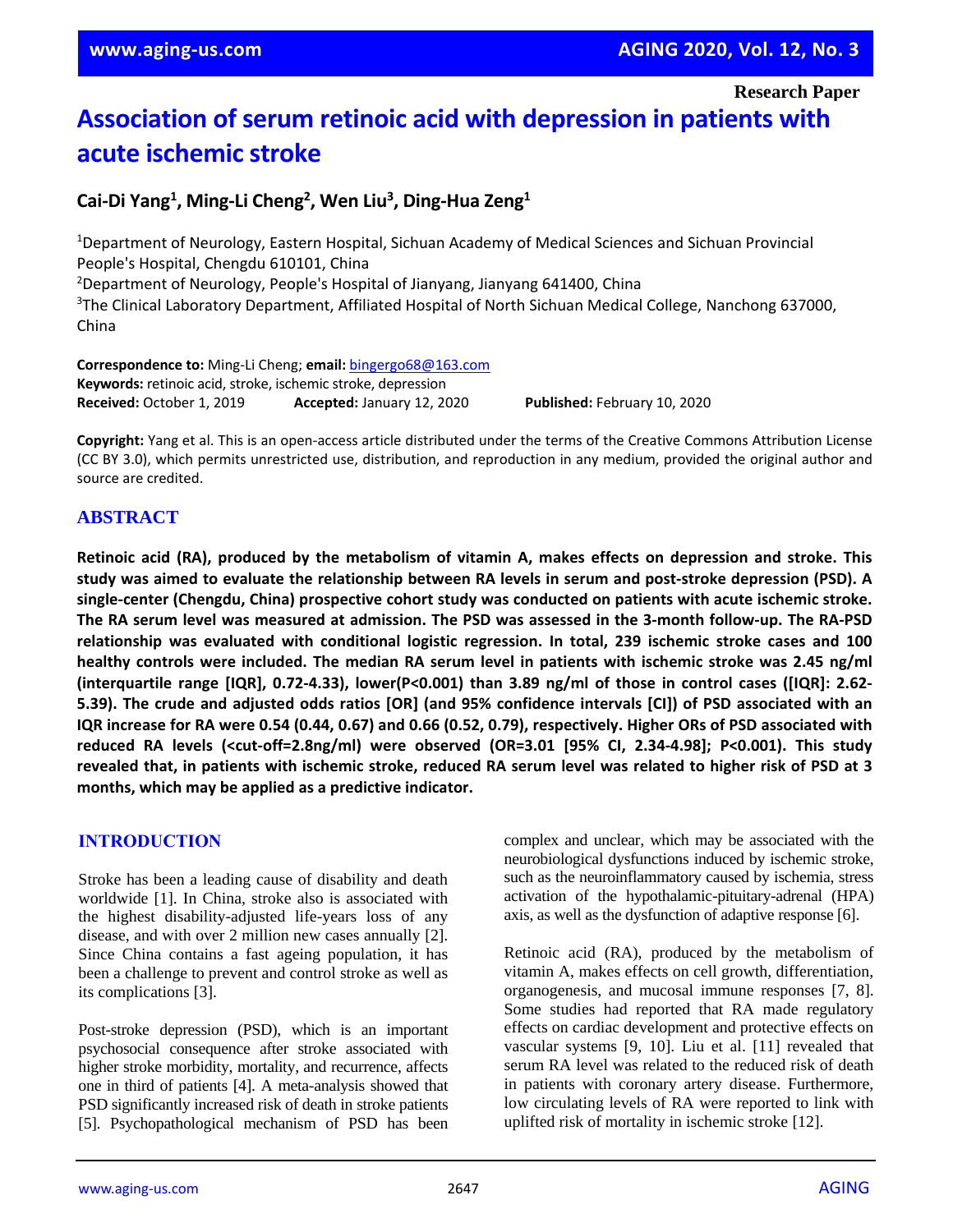Nucleus accumbens shell is crucial for depression and one study reported that RA signaling pathway was enhanced in this region [13], which influenced on the emotional behavior, such as depression and anxiety [14]. Accumulating studies have showed an association between RA and depression development [15–17]. However, the relationship between RA and PSD has not elucidated. We conducted a prospective single-center cohort study on patients with acute ischemic stroke (AIS) for evaluating the relationship between RA serum levels and PSD, and the clinical significance of RA was also compared with other known PSD indicators.

#### **RESULTS**

#### **Basic information**

363 patients with AIS were recruited. As shown in the Figure 1, 305 patients were included. In the follow-up, 51 patients had passed away and 15 patents had lost follow-up or decided to quit, leaving 239 individuals (Figure 1). For all the included patients, 138(57.7%) were male, with median age of 65(IQR, 56-77). At admission, the National Institutes of Health and Stroke Scale (NIHSS) score (median [IQR]) was 7 [4–11], and 31(13.0%) patients received thrombolytic therapy. The median RA serum level in patients with ischemic stroke was 2.45 ng/ml (interquartile range [IQR], 0.72-4.33), lower (P<0.001) than 3.89 ng/ml of those in control cases ([IQR]: 2.62-5.39).

#### **Main results**

For the 363 patients with AIS, 53 patients were diagnosed as depression at 3-month follow-up, showing the incidence rate was 22.2% (95%CI: 16.9%-27.4%). The characteristics of the patients with or without depression were presented (Table 1). Compared with those without PSD, PSD patients showed higher age, ratio of female and widowhood, stroke severity and 3 month functional disability, as well as higher serum levels of Hs-CRP and HCY.

The serum RA levels were significantly lower in AIS patients with PSD (median [IQR]: 1.27[0.46-2.75] vs. 2.94[0.99-4.64]; Z=4.098, P<0.001, Figure 2). The serum RA level was negatively correlated with the severity of depression (r[spearman]=-0.249, P<0.001), which was defined with HAM-D score. Furthermore, negative correlations were observed between RA serum level and the NIHSS score  $(r=0.175, P=0.007)$ , Hs-CRP serum levels  $(r = -0.209, P = 0.001)$  HCY serum levels  $(r=-0.132, P=0.041)$  and age  $(r = -0.184,$ P=0.005). The RA serum level was not fluctuated with the blood collection time from stroke onset  $(P=0.17)$ .

The ORs and 95% CIs of PSD associated with an IQR increase in RA were compared with other risk indicators including the NIHSS score (Table 2). Higher serum levels of RA significantly decreased the risk of PSD. The crude OR (and 95% CI) was 0.54(0.44, 0.67). The



**Figure 1. Study flow diagram.**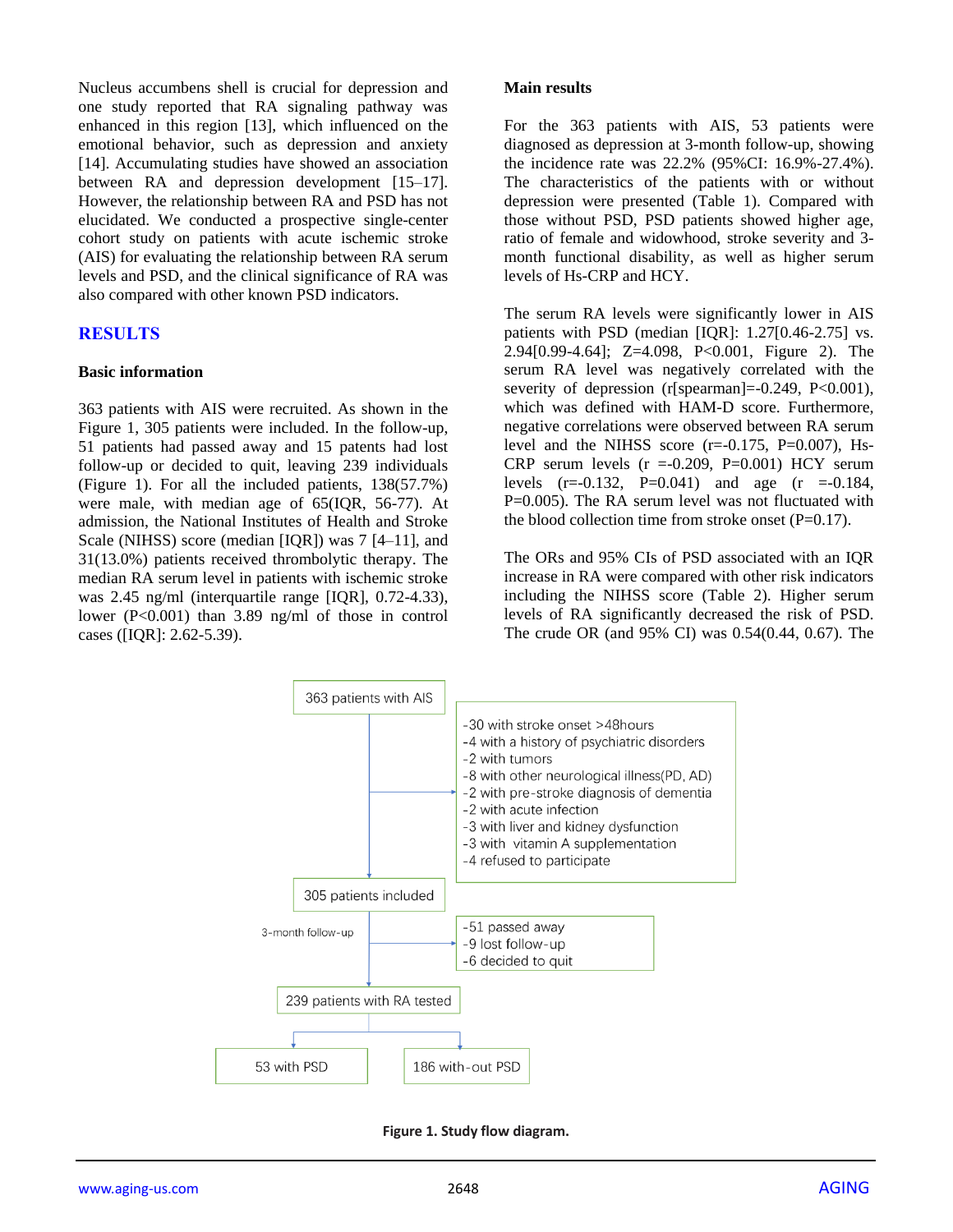|                                              | <b>ALL</b>          | <b>PSD</b>          | No-PSD              | ${\bf P}$ |
|----------------------------------------------|---------------------|---------------------|---------------------|-----------|
| No                                           | 239                 | 53                  | 186                 |           |
| Age                                          | $65(56-77)$         | $69(60-81)$         | $63(53-73)$         | 0.009     |
| Sex-male                                     | 138(57.7)           | 24(45.3)            | 114(61.3)           | 0.037     |
| <b>BMI</b>                                   | $24.8(22.9 - 26.5)$ | $25.0(23.1 - 26.4)$ | $24.7(22.8 - 26.5)$ | 0.12      |
| Education                                    | $12(9-15)$          | $12(9-15)$          | $12(9-15)$          | 0.85      |
| Hypertension                                 | 168(70.3)           | 36(67.9)            | 132(71.0)           | 0.67      |
| Diabetes Mellitus                            | 63(26.4)            | 15(28.3)            | 48(25.8)            | 0.72      |
| Coronary heart disease                       | 52(21.8)            | 12(22.6)            | 40(21.5)            | 0.86      |
| Family history of stroke                     | 25(10.5)            | 7(13.2)             | 18(9.7)             | 0.46      |
| Family history of psychiatric disorders      | 16(6.7)             | 7(13.2)             | 9(4.8)              | 0.032     |
| Widowhood or divorced                        | 19(7.9)             | 9(17.0)             | 10(5.4)             | 0.006     |
| Time from stroke onset to blood<br>collected | $12.0(7.0-25.0)$    | $13.5(8.0-28.0)$    | $11.5(7.0-24.0)$    | 0.029     |
| Stroke etiology                              |                     |                     |                     | 0.59      |
| Large-artery atherosclerosis                 | 80(33.5)            | 21(39.6)            |                     |           |
| Cardio-embolism                              |                     |                     | 59(31.7)            |           |
|                                              | 55(23.0)            | 12(22.6)            | 43(23.1)            |           |
| Small vessel disease,                        | 47(19.7)            | 9(17.6)             | 38(20.4)            |           |
| Other                                        | 24(10.0)            | 5(9.4)              | 19(10.2)            |           |
| Unknown                                      | 33(13.8)            | 6(11.3)             | 27(14.5)            |           |
| <b>Stroke</b> location                       |                     |                     |                     | 0.37      |
| lobe                                         | 24(10.0)            | 6(11.3)             | 18(9.7)             |           |
| Thalamus                                     | 21(8.8)             | 7(13.2)             | 14(7.5)             |           |
| <b>Brainstem</b>                             | 46(19.2)            | 10(18.9)            | 36(19.4)            |           |
| Basal ganglia or lateral ventricles          | 116(48.5)           | 23(43.4)            | 93(50.0)            |           |
| Cerebellum                                   | 6(2.5)              | 2(3.8)              | 4(2.2)              |           |
| Multiple locations                           | 26(10.9)            | 5(9.4)              | 21(11.3)            |           |
| NIHSS at admission                           | $7(4-11)$           | $9(6-12)$           | $6(3-10)$           | 0.002     |
| mRS at discharge                             | $1(1-2)$            | $2(1-3)$            | $1(1-2)$            | 0.015     |
| HAMD at 3-month                              | $4(2-7)$            | $3(1-4)$            | $10(7-13)$          | < 0.001   |
| Laboratory testing <sup>††</sup>             |                     |                     |                     |           |
| Fasting serum glucose, mmol/l                | $5.75(5.11-6.25)$   | $5.89(5.21 - 6.43)$ | $5.59(4.90-6.04)$   | 0.013     |
| Hs-CRP, mg/dl                                | $0.61(0.24-1.25)$   | $0.68(0.28-1.48)$   | $0.50(0.22 - 1.14)$ | < 0.001   |
| HCY, umol/l                                  | $15.5(11.9-19.7)$   | $16.8(13.5-21.4)$   | $14.5(10.4-18.6)$   | 0.008     |
| RA, ng/ml                                    | $2.45(0.72 - 4.33)$ | $1.27(0.46 - 2.75)$ | $2.94(0.99-4.64)$   | < 0.001   |

**†**Results were expressed as numbers(percentages) for categorical variables or as medians (IQR) for the continuous variables. †† Serum levels of fasting serum glucose, Hs-CRP, HCY and RA in matched controls (N=100) were 5.15(4.85-5.68) mmol/l, 0.22(0.13-0.35) mg/dl, 12.5(10.8-16.7) umol/l and 3.89(2.62-5.39) ng/ml, respectively.

PSD, Post-stroke depression; NIHSS, National Institutes of Health Stroke Scale; mRS, Modified Rankin Scale; IQR, interquartile range; CRP, C-reactive protein; HCY, homocysteine; RA, Retinoic acid; BMI, body mass index; HAMD, Hamilton Rating Scale for Depression.

OR was adjusted for potential confounders and the adjusted OR (95% CI) was 0.66(0.52, 0.79). In addition, age, sex, widowhood, higher initial stroke severity, 3-month functional disability and serum levels of Hs-CRP and HCY were significant indicators for depression, different from others factors (Table 2). Furthermore, multivariate analysis was performed to obtain adjusted OR (95% CI) of PSD associated with RA quartiles (with Q1 as reference) are shown in Table 3. PSD distribution for the RA quartiles ranged from 36.7% (Q1) to 8.5%  $(Q4)$  (P < 0.001). RA serum levels in Q3 and Q4 were related to less risk of PSD, which was decreased by 48% (OR=0.52; 95%CI: 0.36-0.92; P=0.039) and 67% (OR=0.36; 95%CI: 0.18-0.63; P<0.001).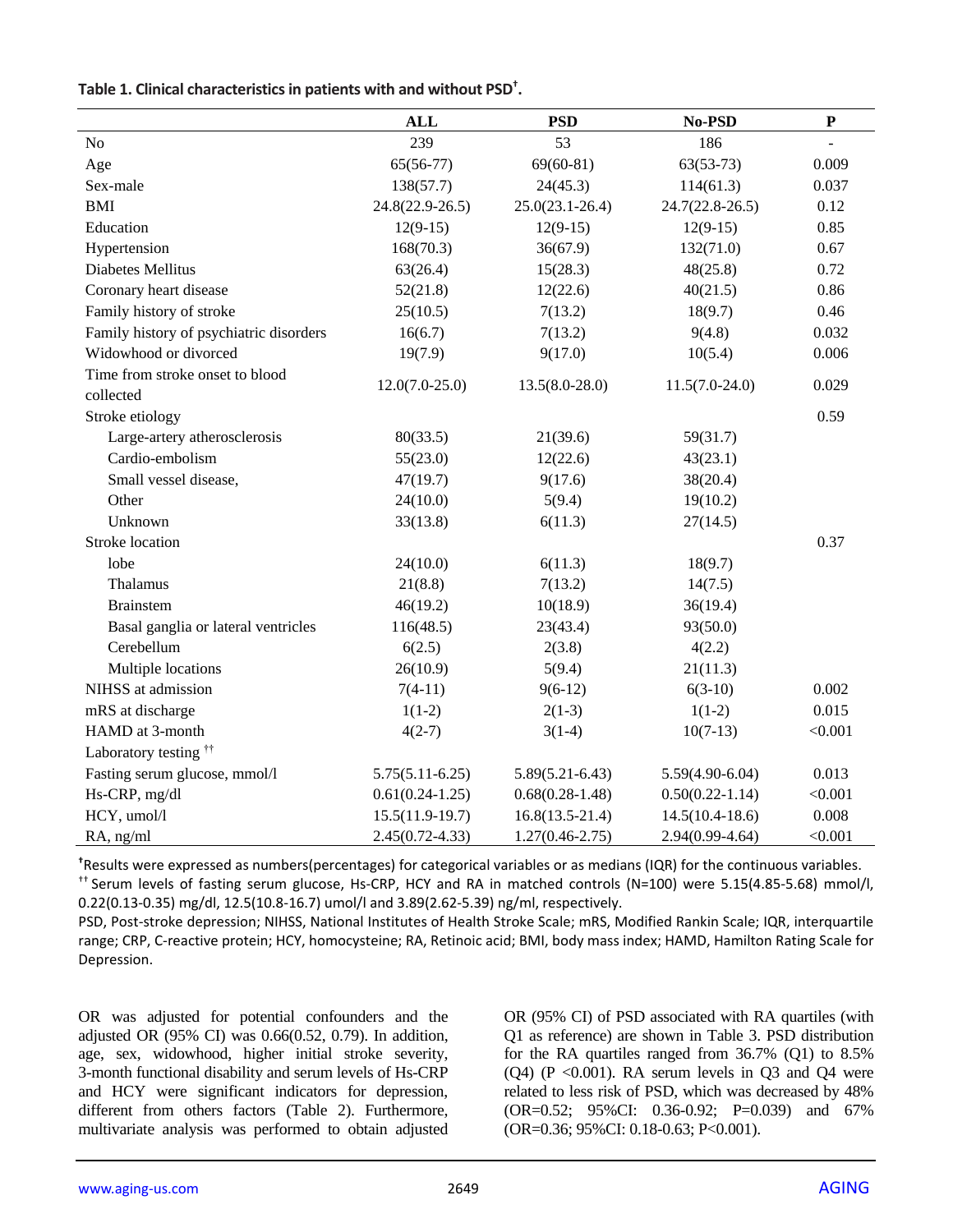The cut-off value of RA for predicting PSD was calculated from ROC curves. When the RA serum level was 2.8ng/ml, the AUC was 0.69 (95% CI, 0.61-0.76), providing a best sensitivity of 77.4% and specificity of 51.6% (Figure 3). RA presented a better discriminatory ability than that of age (AUC, 0.58; 95%CI, 0.50-0.64; P=0.001), sex (AUC, 0.55; 95%CI, 0.47-0.61; P<0.001) and was within the range of the NIHSS score (AUC, 0.71; 95%CI, 0.63-0.78; P=0.42). In addition, RA was superior to other serum indicators, including Hs-CRP (AUC, 0.62; 95% CI, 0.56 – 0.69; P=0.006), HCY (AUC, 0.63; 95% CI, 0.58 – 0.70; P=0.012), and glucose (AUC, 0.52; 95% CI, 0.42–0.58; P<0.001). A multivariate model was constructed with reduced levels of RA (<cut-off=2.8ng/ml) combining with the other factors and the results showed predictive significance (PSD: OR=3.01 [95% CI, 2.34-4.98]; P<0.001]).

#### **DISCUSSION**

Previous studies have confirmed that PSD was caused by multiple factors, conformed to the biopsychosocial model of mental illness [18]. RA functioned in the development of the central nervous system [19]. In our prospective cohort study, the RA was proved as a new and independent predictor for indicating 3-month PSD in ischemic stroke patients. It was compatible with the existing indicator of clinical NIHSS score, while superior to that of other indicators.

Consistent with this study, Duan et al. [20] reported that decreased serum levels of RA at baseline were related to the risk of 3-month depression in AIS patients and Hou et al. [21] showed that reduced RA serum level was associated with 3-month poststroke cognitive impairment (PSCI) in AIS patients. PSD might occur through a pathophysiological pathway other than classical depression [22]. PSD may greatly influence the prognosis of stroke [23], both depression symptoms and cognitive impairment were independent predictors of impaired higher-level functioning and community reintegration 2 to 3 years after stroke [24]. A study showed that PSD made negative effects on functional outcome, despite of pharmacological therapy [25].

Various parameter would be tested on admission, some of which were probably associated with PSD, for. instance, vitamin D [26], vitamin B [27], insulin‐like growth factor 1 [28], interleukin-6 [29]; hs-CRP [30], neopterin [31], tumor Necrosis Factor– $\alpha$  [32], and irisin [33]. Timely and accurate risk assessment was useful for depression prevention and care of stroke patients [34]. Our study illustrated that serum RA level was additionally helpful for predicting the 3-month PSD in AIS patients.



**Figure 2. RA Serum levels in stroke patients with PSD and without PSD.** All data are medians and inter-quartile ranges (IQR); P values refer to Mann-Whitney U tests for differences between groups. PSD=Post-stroke depression; RA=Retinoic acid.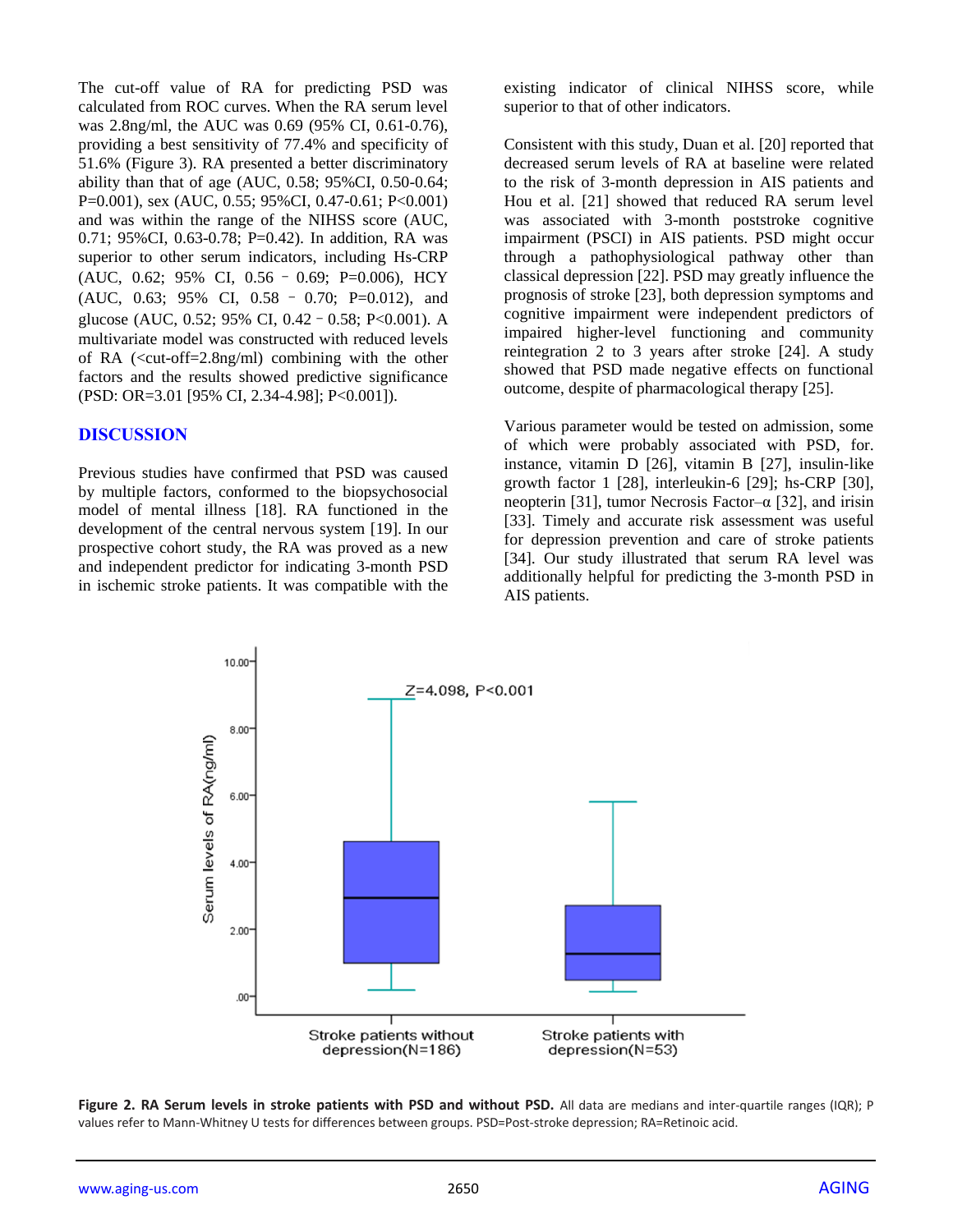|                                                      | <b>Univariate Analysis</b>    |           | <b>Multivariate Analysis</b> <sup>‡</sup> |           |
|------------------------------------------------------|-------------------------------|-----------|-------------------------------------------|-----------|
| Parameter                                            | <b>Crude ORs</b><br>(95% CIs) | ${\bf P}$ | <b>Adjusted ORs</b><br>(95% CIs)          | ${\bf P}$ |
| Age (per unit increase)                              | $1.07(1.04-1.09)$             | 0.009     | $1.05(1.01-1.10)$                         | 0.012     |
| Sex (male vs. female)                                | $0.53(0.28-0.97)$             | 0.04      | $0.64(0.35-1.00)$                         | 0.05      |
| BMI (per unit increase)                              | $0.90(0.80 - 1.03)$           | 0.12      |                                           |           |
| Education (per unit increase)                        | $1.03(0.90 - 1.15)$           | 0.85      |                                           |           |
| Hypertension (Yes vs. no)                            | $0.87(0.45 - 1.67)$           | 0.67      |                                           |           |
| Diabetes Mellitus (Yes vs. no)                       | $1.14(0.57 - 2.25)$           | 0.72      |                                           |           |
| Coronary heart disease (Yes vs. no)                  | $1.07(0.52 - 2.22)$           | 0.86      |                                           |           |
| Family history of stroke (Yes vs. no)                | $1.42(0.56-3.61)$             | 0.46      |                                           |           |
| Family history of psychiatric disorders (Yes vs. no) | $2.99(1.06 - 8.46)$           | 0.03      | $2.16(1.01-6.15)$                         | 0.04      |
| Widowhood or divorced (Yes vs. no)                   | $3.60(1.38-9.60)$             | 0.006     | $3.04(1.25-9.03)$                         | 0.02      |
| Time from stroke onset to blood collected            | $1.17(1.05-1.31)$             | 0.029     | $1.08(0.97-1.28)$                         | 0.08      |
| Stroke etiology                                      |                               |           |                                           |           |
| Large-artery atherosclerosis                         | $0.97(0.47 - 2.02)$           | 0.94      |                                           |           |
| Cardio-embolism                                      | $1.41(0.75-2.66)$             | 0.42      |                                           |           |
| Small vessel disease,                                | $0.80(0.46 - 1.77)$           | 0.58      |                                           |           |
| Other                                                | $0.92(0.33 - 2.58)$           | 0.87      |                                           |           |
| Unknown                                              | $0.75(0.29-1.93)$             | 0.55      |                                           |           |
| Stroke location                                      |                               |           |                                           |           |
| lobe                                                 | $1.19(0.45 - 3.17)$           | 0.73      |                                           |           |
| Thalamus                                             | $1.87(0.72 - 4.92)$           | 0.20      |                                           |           |
| <b>Brainstem</b>                                     | $0.97(0.45 - 2.11)$           | 0.94      |                                           |           |
| Basal ganglia or lateral ventricles                  | $0.77(0.42 - 1.42)$           | 0.77      |                                           |           |
| Cerebellum                                           | $1.78(0.32 - 10.02)$          | 0.51      |                                           |           |
| Multiple locations                                   | $0.82(0.29-2.29)$             | 0.70      |                                           |           |
| NIHSS at admission (per unit increase)               | $1.07(1.04-1.10)$             | 0.002     | $1.04(1.01-1.09)$                         | 0.009     |
| mRS at discharge (per unit increase)                 | $1.24(1.13-1.32)$             | 0.015     | $1.15(1.07-1.29)$                         | 0.04      |
| Laboratory testing                                   |                               |           |                                           |           |
| Fasting serum glucose (per unit increase)            | $1.15(1.03-1.27)$             | 0.013     | $1.08(1.01-1.23)$                         | 0.04      |
| Hs-CRP (per unit increase)                           | $1.38(1.16-1.63)$             | < 0.001   | $1.25(1.09-1.51)$                         | 0.002     |
| HCY (per unit increase)                              | $1.04(1.01-1.07)$             | 0.012     | $1.02(1.00-1.06)$                         | 0.04      |
| RA (per IQR increase)                                | $0.54(0.44 - 0.67)$           | < 0.001   | $0.66(0.52 - 0.79)$                       | < 0.001   |

**Table 2. Conditional logistic regression models were used to estimate the associations between RA, NIHSS score, other risk factors and PSD.**

‡ Factors adjusted in multivariate analysis were defined in the univariate analysis, including age, sex, family history of psychiatric disorders (yes vs. no), widowhood or divorced (yes vs. no), time from stroke onset to blood collected, NIHSS at admission, mRS at discharge, serum levels of glucose, Hs-CRP, HCY and RA.

PSD, Post-stroke depression; NIHSS, National Institutes of Health Stroke Scale; mRS, Modified Rankin Scale; IQR, interquartile range; CRP, C-reactive protein; HCY, homocysteine; RA, Retinoic acid; BMI, body mass index; OR, odd ratio; CI, Confidence Interval.

Significant association of RA level and age in PSD patients had been found. This is not surprising that the absorption of nutrients such as vitamin A decrease among older patients. Thus, the age would contribute to the association between RA and PSD. However, this relationship persists after adjusting for age in multivariate analysis. Furthermore, patients with depression was accompanied with higher infarct volumes and severer functional disability. RA levels were negatively correlated with the functional disability degree. The association between RA and PSD might be resulted from the stroke severity and disability. Again, correlation still persists after adjusting for these factors in multivariate analysis. Thus, the role of RA in pathophysiology of PSD might be functioned through the following pathways. First, RA played role in both the innate and adaptive immune systems [8], thus regulating the brain function at the cellular and systemic levels,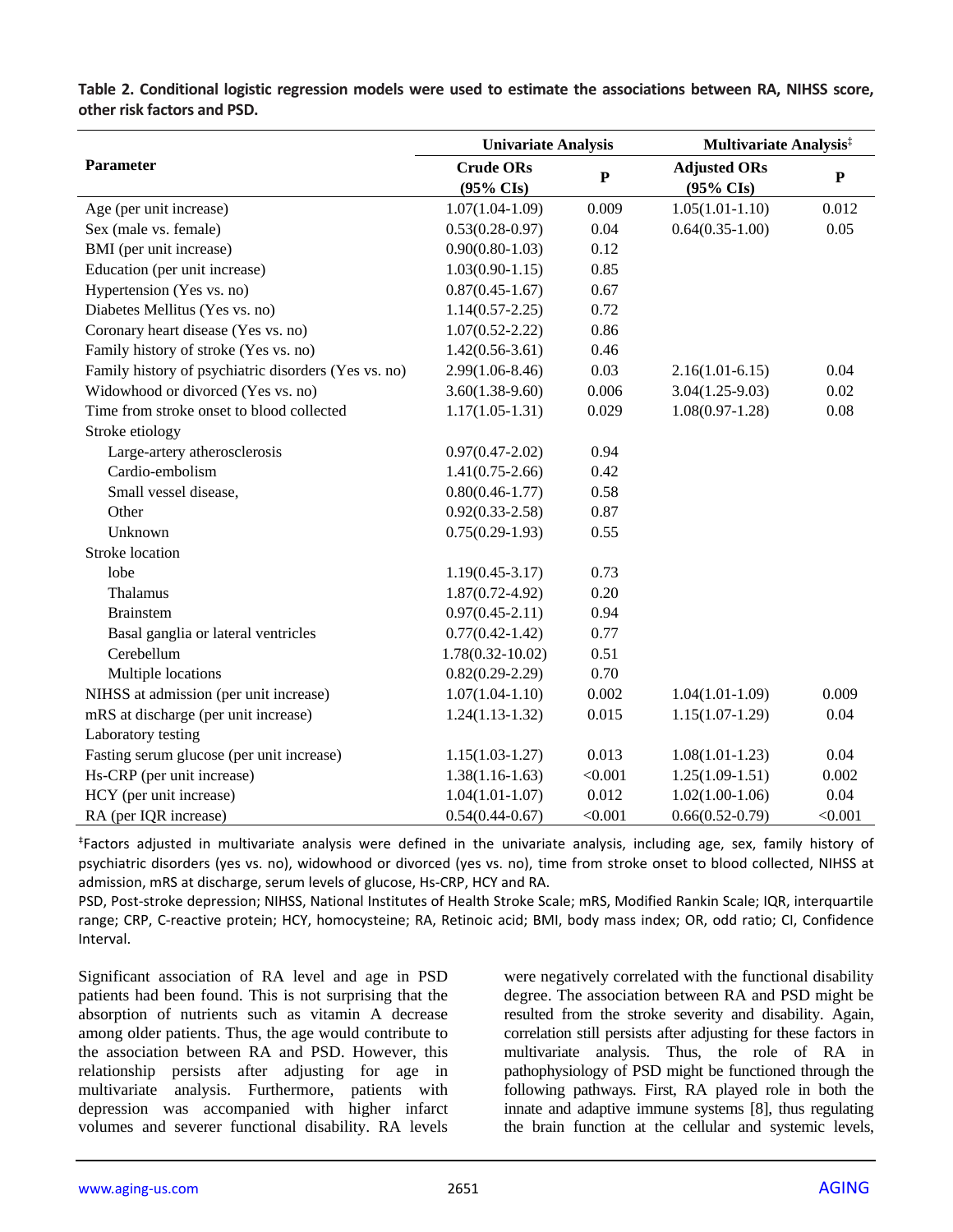**Table 3. Multivariate analysis to estimate adjusted OR (95% CI) of PSD associated with RA quartiles (with Q1 as reference).**

| RA quartiles $(N_0)$ <sup>†</sup> | No. of PSD $(\% )$ | <b>Univariate Analysis</b>     |         | <b>Multivariate Analysist</b> |         |
|-----------------------------------|--------------------|--------------------------------|---------|-------------------------------|---------|
|                                   |                    | Crude ORs $(95\% \text{ Cls})$ | Р       | Adjusted ORs (95% CIs)        | P       |
| Q1(60)                            | 22(36.7)           | Reference                      | -       | Reference                     |         |
| Q2(60)                            | 16(26.7)           | $0.63(0.29-1.37)$              | 0.24    |                               |         |
| Q3(60)                            | 10(16.7)           | $0.35(0.15-0.82)$              | 0.013   | $0.52(0.36-0.92)$             | 0.039   |
| Q4(59)                            | 5(8.5)             | $0.16(0.06-0.48)$              | < 0.001 | $0.36(0.18-0.63)$             | < 0.001 |

†RA quartiles were defined as Q1: <0.72ng/ml; Q2: (0.72-2.45) ng/ml; Q3: (2.46-4.33) ng/ml; Q4: >4.33 ng/ml.

‡Factors adjusted in multivariate analysis were defined in the univariate analysis, including age, sex, family history of psychiatric disorders (yes vs. no), widowhood or divorced (yes vs. no), time from stroke onset to blood collected, NIHSS at admission, mRS at discharge, serum levels of glucose, Hs-CRP, HCY and RA.

PSD, Post-stroke depression; NIHSS, National Institutes of Health Stroke Scale; mRS, Modified Rankin Scale; IQR, interquartile range; CRP, C-reactive protein; HCY, homocysteine; RA, Retinoic acid; OR, odd ratio; CI, Confidence Interval.

finally functioned in pathology of depression [35]. Second, RA promoted the induction of proinflammatory cytokines and the maintenance of tissue homeostasis after the brain ischemia, finally contributing to the pathogenesis of mood disorders [36, 37]. In mice with chronic inflammation in the ileum, oral supplementation with RA could alleviate inflammation by regulating the balance between the Th17 and Treg populations. In addition, the number of CD103+ DCs and RALDH2 expression would be enhanced via a positive feedback mechanism [38, 39]. Third, neurovascular unit dysfunction with blood–brain barrier (BBB) hyperpermeability contributed to depressive disorder [40]. In an in vitro oxygen–glucose deprivation (OGD) treatment, RA made protective effects on BBB,

depending on RA receptor  $\alpha$  [41]. Fourth, increased oxidative stress in cerebral tissues during ischemia had been proposed to implicate in the pathogenesis of depressive-like symptoms following stroke [42]. One study showed that RA reduced staurosporine-induced oxidative stress and apoptosis and supported the antioxidant defense system [43]. One study reported that all-trans-RA (at-RA) increased nitric oxide (NO) synthesis in endothelial cells [44]. NO mechanism in the protective effect of naringin against PSD in mice had been recommended [45]. Fifth, bone morphogenetic protein (BMP) signaling in the hippocampus regulated depression, suppressed BMP signaling involved in the effects of some antidepressants [46]. 9c-RA had protective effects



**Figure 3. Receiver operator characteristic curve demonstrating sensitivity as a function of 1-specificity for predicting the PSD based on the RA serum levels.** PSD= Post-stroke depression; RA=Retinoic acid.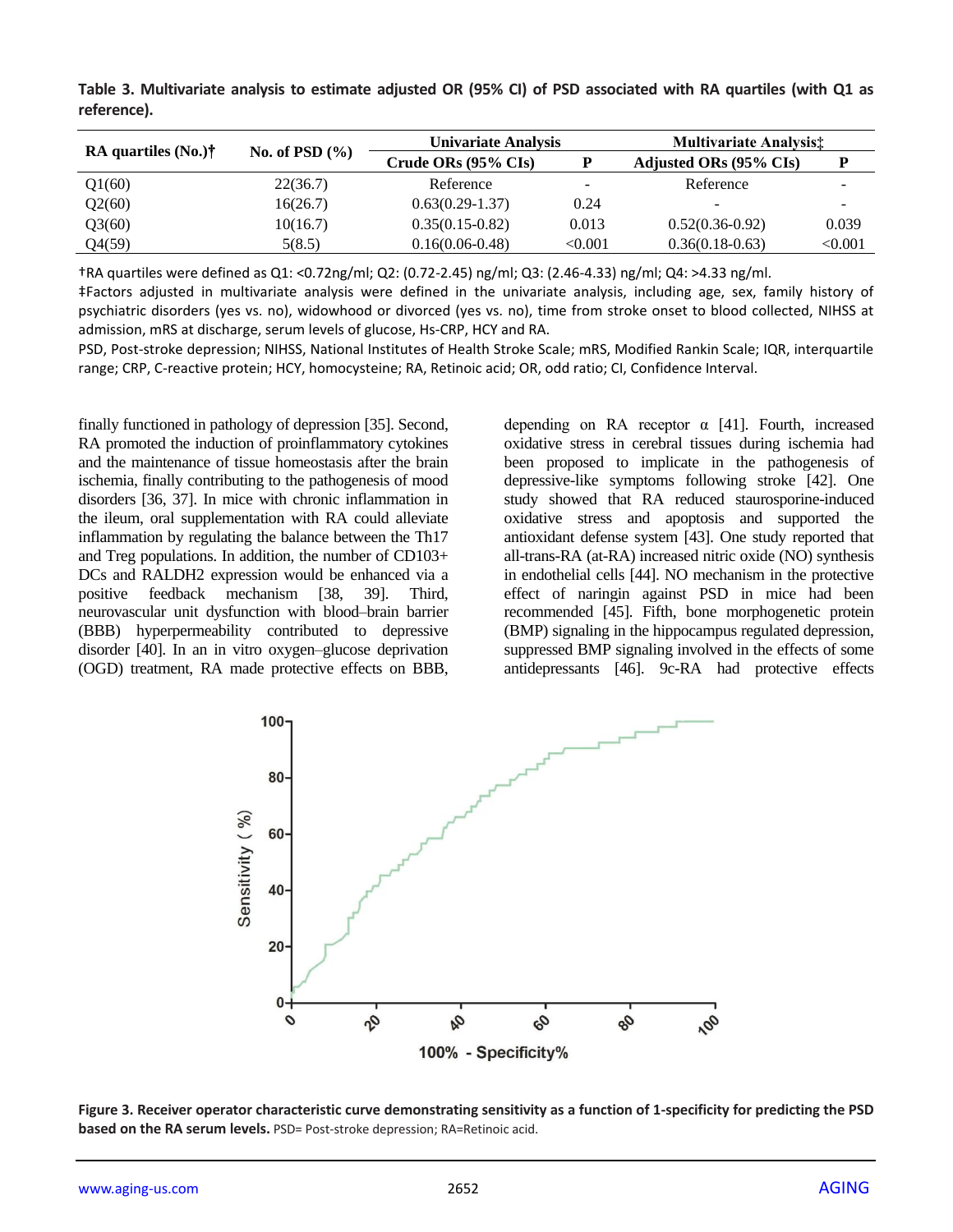against ischemic brain injury, and these effects involve BMP [47]. Lastly, RA and RA receptor (RAR) and their complex play roles in innate and adaptive immunity [48]. In addition, RA showed neuroprotective activity, which could increase barrier tightness in humaninduced pluripotent stem cell-derived brain endothelial cells by activating RARα, RARγ, and RXRα [49]. RAR plays both sides of homeostatic plasticity [50], and Chiang et al., [51] showed that RAR contributed to long-term depression, revealing a novel and unexpected role for vitamin A in higher cognitive functions. RARα was implicated in the activation of HPA axis thus participating in the etiology of depression [52].

Observative research design could not clarify the relationship between the RA, depression and outcomes in stroke patients. Machado-Pereira et al. [53] suggested that systemic administration of RA-loaded nanoparticles protected neurovascular integrity and improved the inflammatory environment from ischemia in the immature brain, demonstrating the effects of RA in the regulation of neuroinflammation. Plane et al. [54] showed that the RA could improve the survival of adultgenerated subventricular zone-derived neurons and stimulate post-stroke function recovery. 9-cis-RA had neuroprotective effects against ischemia-related brain injury [55]. At-RA showed potent therapeutic efficacy in ischemic stroke by attenuating neural inflammation through STAT1 signaling [56]. In cerebral ischemia rats, the infarct volume could be reduced with RA, and the neural functional recovery would be enhanced [19]. The role of serum RA during stroke, and whether supplemented RA could prevent depression to improve stroke prognosis need further experimental validation.

#### **Study strengths and limitations**

This study included first-ever AIS patients admitted 48 h within the onset of symptoms. These samples were more representative of the acute state. Furthermore, a range of confounding risk factors had been collected and adjusted. Lastly, we used the method of interquartile range in statistical analysis.

There were still some notable limitations. First, this is a preliminary study with a small sample size (N=239) from one single center. The conclusion could not be over-interpreted. Second, patients with a lifespan of less than three months and aphasia were excluded, and these patients might be suffered from depressive symptoms. This might cause a selection bias, resulting in a lower rate of PSD than actual data. Third, the PSD patients' quality of life was not assessed in this study. Fourth, serum level of RA was tested once at admission, thus the changes in the disease course could not be monitored. RA levels were assessed without previous vitamin A and/or base treatment, which may affect RA

determination. Thus, the results should be verified in the future. Furthermore, we tested serum rather than cerebral spinal fluid RA levels, thus RA levels in the central nervous system could not been determined. Lastly, this was an observational cohort study which could not draw any causal relationship. Whether maintaining normal RA serum level favored for PSD prevention should be further investigated.

In conclusion, reduced RA serum level was correlated to higher risk of 3-month depression in AIS patients, suggesting that RA may be a promising predictive biomarker for PSD. This may be used for improving prediction of depression and assignment of effective treatment for stroke in the future.

# **MATERIALS AND METHODS**

## **Ethical statement**

This study was reviewed and approved by the Patient Research Ethics Committee of the Sichuan Provincial People's Hospital (Permission Numbers: 2016-03-18A) and conducted strictly adhered to the principles of the Declaration of Helsinki. Written informed consents were obtained from all participants or from their relatives (e.g., paralysis or blindness).

## **Included patients**

This single-center prospective cohort study was conducted in Chengdu, China. From September 1, 2017 to October 30, 2018, all patients were first-ever AIS who were admitted to the Department of Emergency of our hospital. AIS was confirmed according to the criteria of WHO Multinational Monitoring of Trends and Determinants in Cardiovascular Disease (WHO-MONICA) [57]. The inclusion criteria included: (1) stroke was diagnosed based on magnetic resonance imaging (MRI) and/or computerized tomography (CT). (2) symptom onset time were within 48hours. Furthermore, the exclusion criteria was as follows: (1) severe aphasia and/or cognitive impairment, decreased level of consciousness and dementia; (2) severe neurological illness (e.g., Parkinson's disease, Alzheimer Disease); (3) other medical illness (e.g., cancer, acute infection and liver and/or renal insufficiency); (4) a history of depression or other psychiatric disorders; (5) survival period  $\lt$  3 months; (6) current use of vitamin A supplementation.

At the same time, 100 healthy volunteers with matched age and sex were recruited in control group from hospital medical examination center. Exclusion criteria for patients, was also applied to the control group. In addition, the psychiatric or cerebrovascular diseases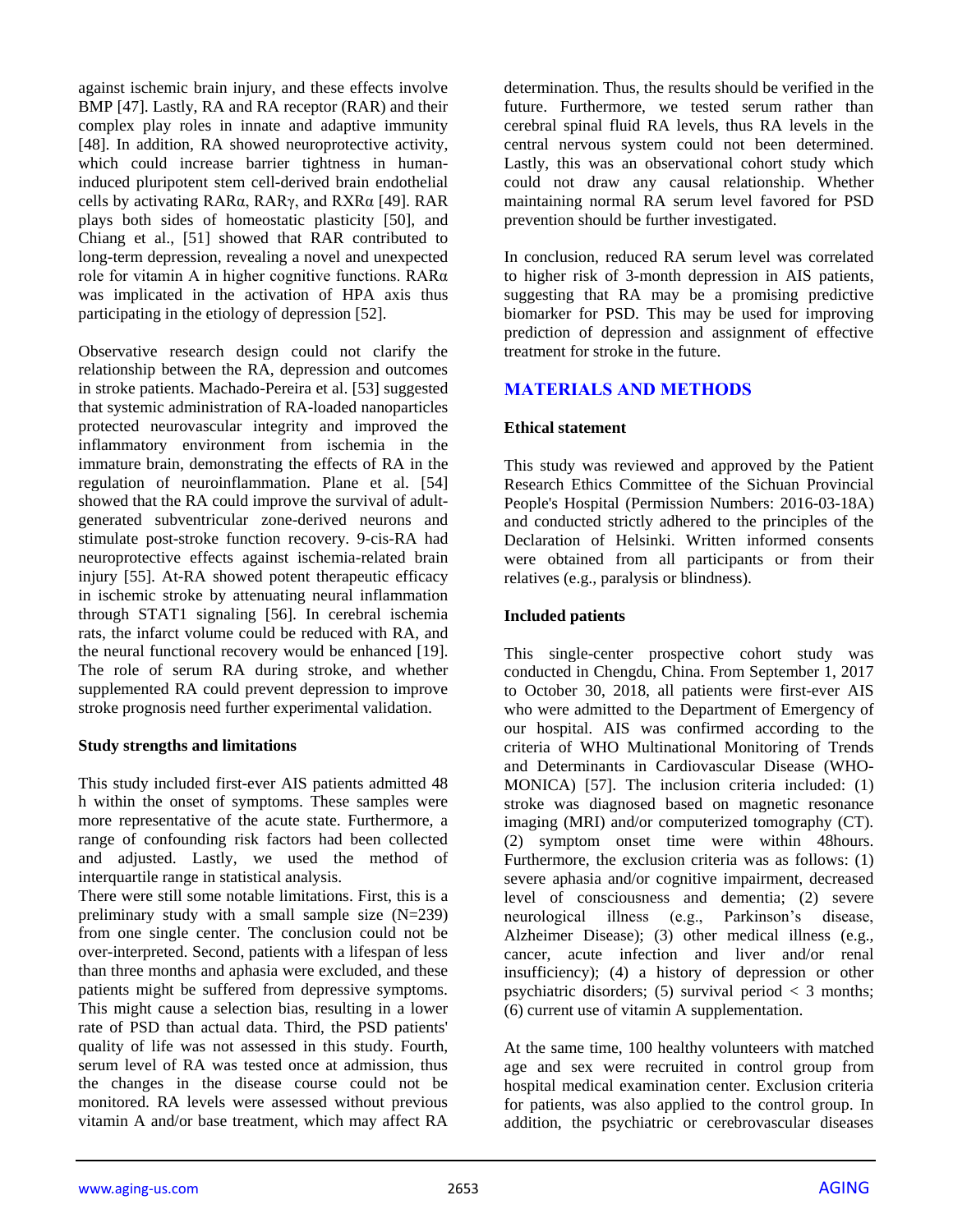were excluded by a neurological doctor (not the author). The Hamilton Scale in those subjects should less than 7.

#### **Clinical variables at admission**

At admission, the basic information (age, sex, education and BMI), vascular risk factors (hypertension, diabetes mellitus, coronary heart disease and family history of stroke), family history of psychosis and marital status were recorded. Stroke severity was analyzed by skilled neurologists according to the NIHSS score [ranged from 0 to 42]; higher score indicated severer disease) [58]. MRI was used to evaluate the site and cause of stroke within 24hours after admission. Stroke etiology was evaluated with the TOAST (Trial of Org 10172 in Acute Stroke Treatment) criteria [59]. In addition, functional outcome was achieved at discharge based on the modified Rankin Scale (mRS) blinded to RA serum levels [60].

#### **Assessment of depression**

The depression was the primary end point of AIS patients in the 3-month follow-up. The depression was defined by the Diagnostic and Statistical Manual of Mental Disorders IV (DSM-IV) criteria. Patients with a diagnosis of PSD must show depressed mood or loss of interest or pleasure, accompanied with 2~5 symptoms of major depression lasted for at least 2 weeks [61]. In addition, the validated Chinese translation Hamilton Depression Rating Scale 17 items (HDRS, also abbreviated HAMD) was also used to quantify the severity of depressive symptoms [62]. Cut-off threshold for depression were chosen as >7 points for each of the HDRS [63]. Good internal consistency of HDRS was observed in the patients included in our study (Cronbach's  $\alpha$  for HDRS-was 0.82). During the followup, antidepressant medication will be given immediately if the patients were diagnosed as PSD. The all-cause mortality within the 3-month follow-up was the secondary end point. Outcome assessment was performed by two skilled physician who were blind to the patients' information. A structured telephone interview was performed on the patient or their relatives.

## **Blood sampling and biomarkers testing**

Fasting venous blood of patients was collected on admission, within 72 h after the onset of symptom (within 0–3[n=25], 3–12 [n=94], 12–24 [n=52], and 24– 72[n=68]). The serum was obtained by centrifuge at 3000 g and then frozen at −70 °C until testing. The RA serum level was quantified with ELISA kit (catalog no. MBS705877; MyBio-Source). Previous studies had suggested the high sensitivity and specificity of this

method in the determination of human RA [12, 64]. This kit showed slight cross-reactivity with vitamin B-12(within 10%), vitamin D (within 8%) and vitamin A (within 10%). The coefficient of variance for the interassay and intra-assay repeatability was less than 10% and 8%, respectively. In addition, the serum levels of other parameters were also tested with standard methods, including homocysteine (HCY), hypersensitive C-reactive protein (Hs-CRP) and fasting blood glucose (FBG).

#### **Statistical analysis**

The normal distribution of data was evaluated with Kolmogorov-Smirnov test. The categorical variables and continuous variables were expressed as numbers (percentages) or edians (interquartile range, IQR), respectively. The comparison among groups was performed with Student's t-test or Mann-Whitney's U test. Correlation was assessed with Spearman's correlation coefficient.

The correlation between PSD and RA serum level was evaluated with conditional logistic regression models. A range of risk factors of PSD and potential confounders were confirmed according to univariate analysis. We adjusted the confounders in the model, including age, sex, family history of psychosis (yes vs. no), widowhood or divorced (yes vs. no), NIHSS at admission, time from stroke onset to blood collection, mRS at discharge, FBS, Hs-CRP, HCY and RA. The association between RA and PSD were presented as odds ratio (OR) and 95% confidence intervals (95% CI) associated with an interquartile range (IQR) increase. Furthermore, multivariate analysis was also used to obtain adjusted OR (95% CI) of PSD associated with RA quartiles (with Q1 as reference).

Accuracy of RA serum level and other factors to predict PSD was evaluated with ROC. Optimal RA serum level in the ROC was confirmed with the level with the highest Yuden index, for predicting depression symptoms after stroke. The effects of reduced levels of RA (<cut-off value, defined by ROC analysis) on PSD was also assessed. Statistics was performed with SPSS 23.0 (SPSS Inc., Chicago, IL, USA) and GraphPad Prism 8.0(GraphPad Software., San Diego, CA 92108, USA). P< 0.05 was considered as statistically significant.

## **Ethics**

Written informed consents were obtained from all patients; and, this study conformed to the principles of the Declaration of Helsinki were approved by the investigational review board of the Sichuan Provincial People's Hospital.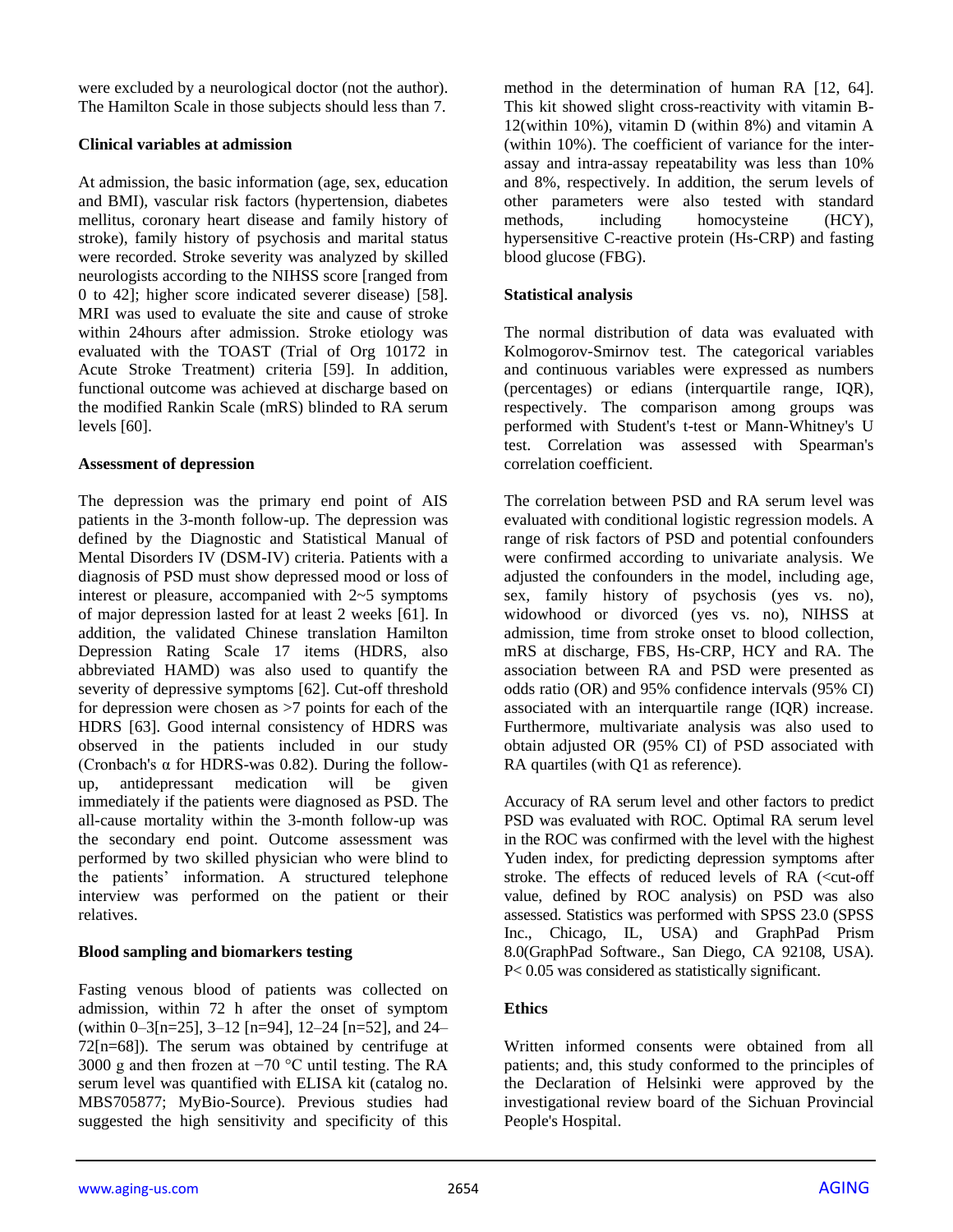## **AUTHOR CONTRIBUTIONS**

CM had full access to all of the data in the study and takes responsibility for the integrity of the data and the accuracy of the data analysis. Study concept and design: YC, CM, LW, ZD; Acquisition of data: YC, CM, ZD; Analysis and interpretation of data: YC, CM, LW; Drafting of the manuscript: YC, LW, ZD; Critical revision of the manuscript for important intellectual content: CM; Administrative, technical, or material support: YC, CM, LW, ZDJ; Study supervision: CM.

#### **ACKNOWLEDGMENTS**

We are grateful to the staff in the Department of Emergency from Sichuan Provincial People's Hospital for their support with patient recruitment. We also grateful to the patients who participate in the study.

## **CONFLICTS OF INTEREST**

The authors declare that there is no conflicts of interest.

## **REFERENCES**

- 1. Dichgans M, Pulit SL, Rosand J. Stroke genetics: discovery, biology, and clinical applications. Lancet Neurol. 2019; 18:587–99. [https://doi.org/10.1016/S1474-4422\(19\)30043-2](https://doi.org/10.1016/S1474-4422%2819%2930043-2) PMID[:30975520](https://www.ncbi.nlm.nih.gov/pubmed/30975520)
- 2. Wu S, Wu B, Liu M, Chen Z, Wang W, Anderson CS, Sandercock P, Wang Y, Huang Y, Cui L, Pu C, Jia J, Zhang T, et al, and China Stroke Study Collaboration. Stroke in China: advances and challenges in epidemiology, prevention, and management. Lancet Neurol. 2019; 18:394–405. [https://doi.org/10.1016/S1474-4422\(18\)30500-3](https://doi.org/10.1016/S1474-4422%2818%2930500-3)

PMID[:30878104](https://www.ncbi.nlm.nih.gov/pubmed/30878104)

- 3. Li Z, Jiang Y, Li H, Xian Y, Wang Y. China's response to the rising stroke burden. BMJ. 2019; 364:l879. <https://doi.org/10.1136/bmj.l879> PMID[:30819725](https://www.ncbi.nlm.nih.gov/pubmed/30819725)
- 4. Fournier LE, Zhang X, Bonojo E, Love M, Sanner J, Cooksey G, Hinojosa E, Okpala MN, Savitz SI, Sharrief AZ. Predictors of Post-Stroke Depression in Ischemic Stroke Patients using the Patient Health Questionnaire-9. Stroke. 2019; 50:A118–A118. [https://doi.org/10.1161/str.50.suppl\\_1.118](https://doi.org/10.1161/str.50.suppl_1.118)
- 5. Cai W, Mueller C, Li YJ, Shen WD, Stewart R. Post stroke depression and risk of stroke recurrence and mortality: A systematic review and meta-analysis. Ageing Res Rev. 2019; 50:102–09. <https://doi.org/10.1016/j.arr.2019.01.013> PMID[:30711712](https://www.ncbi.nlm.nih.gov/pubmed/30711712)
- 6. Villa RF, Ferrari F, Moretti A. Post-stroke depression: mechanisms and pharmacological treatment. Pharmacol Ther. 2018; 184:131–44. <https://doi.org/10.1016/j.pharmthera.2017.11.005> PMI[D:29128343](https://www.ncbi.nlm.nih.gov/pubmed/29128343)
- 7. Ghyselinck NB, Duester G. Retinoic acid signaling pathways. Development. 2019; 146:dev167502. <https://doi.org/10.1242/dev.167502> PMID[:31273085](https://www.ncbi.nlm.nih.gov/pubmed/31273085)
- 8. Oliveira LM, Teixeira FME, Sato MN. Impact of Retinoic Acid on Immune Cells and Inflammatory Diseases. Mediators Inflamm. 2018; 2018:3067126. <https://doi.org/10.1155/2018/3067126> PMI[D:30158832](https://www.ncbi.nlm.nih.gov/pubmed/30158832)
- 9. Lengerke C, Wingert R, Beeretz M, Grauer M, Schmidt AG, Konantz M, Daley GQ, Davidson AJ. Interactions between Cdx genes and retinoic acid modulate early cardiogenesis. Dev Biol. 2011; 354:134–42. <https://doi.org/10.1016/j.ydbio.2011.03.027> PMI[D:21466798](https://www.ncbi.nlm.nih.gov/pubmed/21466798)
- 10. Ratajska A, Złotorowicz R, Błazejczyk M, Wasiutyñski A. Coronary artery embryogenesis in cardiac defects induced by retinoic acid in mice. Birth Defects Res A Clin Mol Teratol. 2005; 73:966–79. <https://doi.org/10.1002/bdra.20200> PMID[:16323158](https://www.ncbi.nlm.nih.gov/pubmed/16323158)
- 11. Liu Y, Chen H, Mu D, Li D, Zhong Y, Jiang N, Zhang Y, Xia M. Association of serum retinoic acid with risk of mortality in patients with coronary artery disease. Circ Res. 2016; 119:557–63. <https://doi.org/10.1161/CIRCRESAHA.116.308781> PMI[D:27323773](https://www.ncbi.nlm.nih.gov/pubmed/27323773)
- 12. Tu WJ, Qiu HC, Zhang Y, Cao JL, Wang H, Zhao JZ, Liu Q, Zeng X. Lower serum retinoic acid level for prediction of higher risk of mortality in ischemic stroke. Neurology. 2019; 92:e1678–87. <https://doi.org/10.1212/WNL.0000000000007261> PMI[D:30850446](https://www.ncbi.nlm.nih.gov/pubmed/30850446)
- 13. Zhang Y, Kong F, Crofton EJ, Dragosljvich SN, Sinha M, Li D, Fan X, Koshy S, Hommel JD, Spratt HM, Luxon BA, Green TA. Transcriptomics of Environmental Enrichment Reveals a Role for Retinoic Acid Signaling in Addiction. Front Mol Neurosci. 2016; 9:119. <https://doi.org/10.3389/fnmol.2016.00119> PMI[D:27899881](https://www.ncbi.nlm.nih.gov/pubmed/27899881)
- 14. Zhang Y, Crofton EJ, Smith TE, Koshy S, Li D, Green TA. Manipulation of retinoic acid signaling in the nucleus accumbens shell alters rat emotional behavior. Behav Brain Res. 2019; 376:112177. <https://doi.org/10.1016/j.bbr.2019.112177> PMI[D:31449909](https://www.ncbi.nlm.nih.gov/pubmed/31449909)
- 15. Hu P, Wang Y, Liu J, Meng FT, Qi XR, Chen L, van Dam AM, Joëls M, Lucassen PJ, Zhou JN. Chronic retinoic acid treatment suppresses adult hippocampal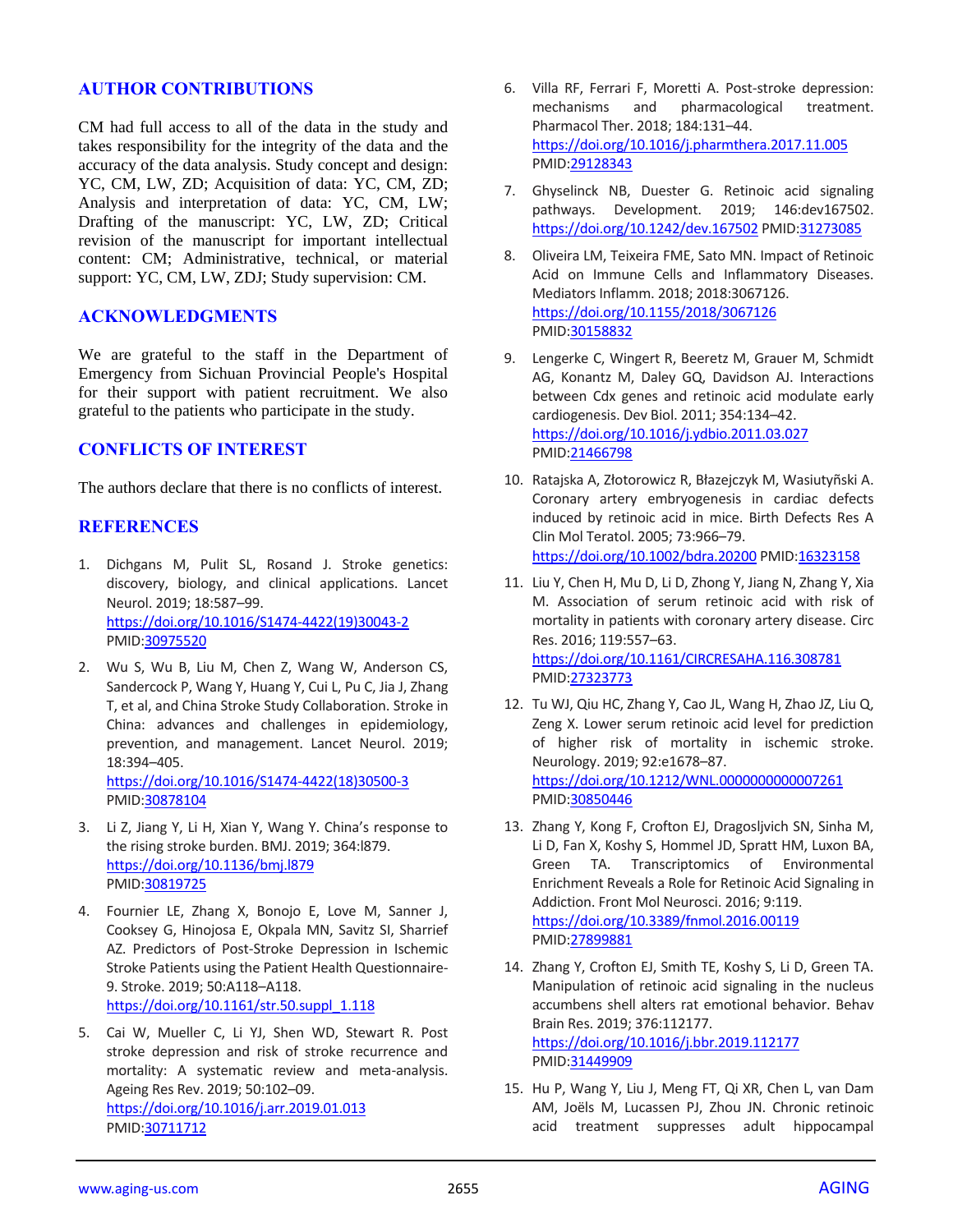neurogenesis, in close correlation with depressive-like behavior. Hippocampus. 2016; 26:911–23. <https://doi.org/10.1002/hipo.22574> PMI[D:26860546](https://www.ncbi.nlm.nih.gov/pubmed/26860546)

- 16. Mawson AR, Xueyuan W. Breastfeeding, retinoids, and postpartum depression: a new theory. J Affect Disord. 2013; 150:1129–35. <https://doi.org/10.1016/j.jad.2013.05.038> PMID[:23816449](https://www.ncbi.nlm.nih.gov/pubmed/23816449)
- 17. Zeng Y, Li Y, Xia H, Wang S, Zhou J, Chen D. Retinoids, anxiety and peripartum depressive symptoms among Chinese women: a prospective cohort study. BMC Psychiatry. 2017; 17:278. <https://doi.org/10.1186/s12888-017-1405-0> PMID[:28764671](https://www.ncbi.nlm.nih.gov/pubmed/28764671)
- 18. Whyte EM, Mulsant BH. Post stroke depression: epidemiology, pathophysiology, and biological treatment. Biol Psychiatry. 2002; 52:253–64. [https://doi.org/10.1016/S0006-3223\(02\)01424-5](https://doi.org/10.1016/S0006-3223%2802%2901424-5) PMID[:12182931](https://www.ncbi.nlm.nih.gov/pubmed/12182931)
- 19. Li L, Li Y, Ji X, Zhang B, Wei H, Luo Y. The effects of retinoic acid on the expression of neurogranin after experimental cerebral ischemia. Brain Res. 2008; 1226:234–40. <https://doi.org/10.1016/j.brainres.2008.06.037> PMID[:18602376](https://www.ncbi.nlm.nih.gov/pubmed/18602376)
- 20. Duan Z, Shan W, Du H, Xu M, Feng J, Qiu C, Ling Y. Association between serum retinoic acid levels and risk of post-stroke depression in patients with ischemic stroke. Asian J Psychiatr. 2019; 46:87–91. <https://doi.org/10.1016/j.ajp.2019.09.038> PMID[:31639555](https://www.ncbi.nlm.nih.gov/pubmed/31639555)
- 21. Hou L, Ding C, Chen Z, Liu Y, Shi H, Zou C, Zhang H, Lu Z, Zheng D. Serum Retinoic Acid Level and The Risk of Poststroke Cognitive Impairment in Ischemic Stroke Patients. J Stroke Cerebrovasc Dis. 2019; 28:104352. [https://doi.org/10.1016/j.jstrokecerebrovasdis.2019.1](https://doi.org/10.1016/j.jstrokecerebrovasdis.2019.104352) [04352](https://doi.org/10.1016/j.jstrokecerebrovasdis.2019.104352) PMID: 31501037
- 22. Baccaro A, Wang YP, Candido M, Conforto AB, Brunoni AR, Leite CD, Busatto Filho G, Lotufo PA, Benseñor IM, Goulart AC. Post-stroke depression and cognitive impairment: study design and preliminary findings in a Brazilian prospective stroke cohort (EMMA study). J Affect Disord. 2019; 245:72–81. <https://doi.org/10.1016/j.jad.2018.10.003> PMID[:30368073](https://www.ncbi.nlm.nih.gov/pubmed/30368073)
- 23. Hackett ML, Pickles K. Part I: frequency of depression after stroke: an updated systematic review and metaanalysis of observational studies. Int J Stroke. 2014; 9:1017–25.

<https://doi.org/10.1111/ijs.12357> PMID[:25117911](https://www.ncbi.nlm.nih.gov/pubmed/25117911)

24. Kapoor A, Lanctot KL, Bayley M, Herrmann N, Murray BJ, Swartz RH. Screening for post-stroke depression

and cognitive impairment at baseline predicts longterm patient-centered outcomes after stroke. J Geriatr Psychiatry Neurol. 2019; 32:40–48. <https://doi.org/10.1177/0891988718819859> PMI[D:30793663](https://www.ncbi.nlm.nih.gov/pubmed/30793663)

- 25. Paolucci S, Iosa M, Coiro P, Venturiero V, Savo A, De Angelis D, Morone G. Post-stroke Depression Increases Disability More Than 15% in Ischemic Stroke Survivors: A Case-Control Study. Front Neurol. 2019; 10:926. <https://doi.org/10.3389/fneur.2019.00926> PMI[D:31507525](https://www.ncbi.nlm.nih.gov/pubmed/31507525)
- 26. Gu Y, Zhu Z, Luan X, He J. Vitamin D status and its association with season, depression in stroke. Neurosci Lett. 2019; 690:99–105. <https://doi.org/10.1016/j.neulet.2018.09.046> PMI[D:30261231](https://www.ncbi.nlm.nih.gov/pubmed/30261231)
- 27. Almeida OP, Marsh K, Alfonso H, Flicker L, Davis TM, Hankey GJ. B-vitamins reduce the long-term risk of depression after stroke: the VITATOPS-DEP trial. Ann Neurol. 2010; 68:503–10. <https://doi.org/10.1002/ana.22189> PMID[:20976769](https://www.ncbi.nlm.nih.gov/pubmed/20976769)
- 28. Zhang W, Wang W, Kuang L. The relation between insulin-like growth factor 1 levels and risk of depression in ischemic stroke. Int J Geriatr Psychiatry. 2018; 33:e228–33.

<https://doi.org/10.1002/gps.4774> PMID[:28833493](https://www.ncbi.nlm.nih.gov/pubmed/28833493)

- 29. Kang HJ, Bae KY, Kim SW, Kim JT, Park MS, Cho KH, Kim JM. Effects of interleukin-6, interleukin-18, and statin use, evaluated at acute stroke, on post-stroke depression during 1-year follow-up. Psychoneuroendocrinology. 2016; 72:156–60. <https://doi.org/10.1016/j.psyneuen.2016.07.001> PMI[D:27428088](https://www.ncbi.nlm.nih.gov/pubmed/27428088)
- 30. Yang RR, Lu BC, Li T, Du YF, Wang X, Jia YX. The relationship between high-sensitivity C-reactive protein at admission and post stroke depression: a 6 month follow-up study. Int J Geriatr Psychiatry. 2016; 31:231–39.

<https://doi.org/10.1002/gps.4315> PMID[:26042821](https://www.ncbi.nlm.nih.gov/pubmed/26042821)

- 31. Tang CZ, Zhang YL, Wang WS, Li WG, Shi JP. Elevated serum levels of neopterin at admission predicts depression after acute ischemic stroke: a 6-month follow-up study. Mol Neurobiol. 2016; 53:3194–204. <https://doi.org/10.1007/s12035-015-9220-4> PMI[D:26041659](https://www.ncbi.nlm.nih.gov/pubmed/26041659)
- 32. Kim JM, Kang HJ, Kim JW, Bae KY, Kim SW, Kim JT, Park MS, Cho KH. Associations of Tumor Necrosis Factor-α and Interleukin-1β Levels and Polymorphisms with Post-Stroke Depression. Am J Geriatr Psychiatry. 2017; 25:1300–08.

<https://doi.org/10.1016/j.jagp.2017.07.012> PMI[D:28844626](https://www.ncbi.nlm.nih.gov/pubmed/28844626)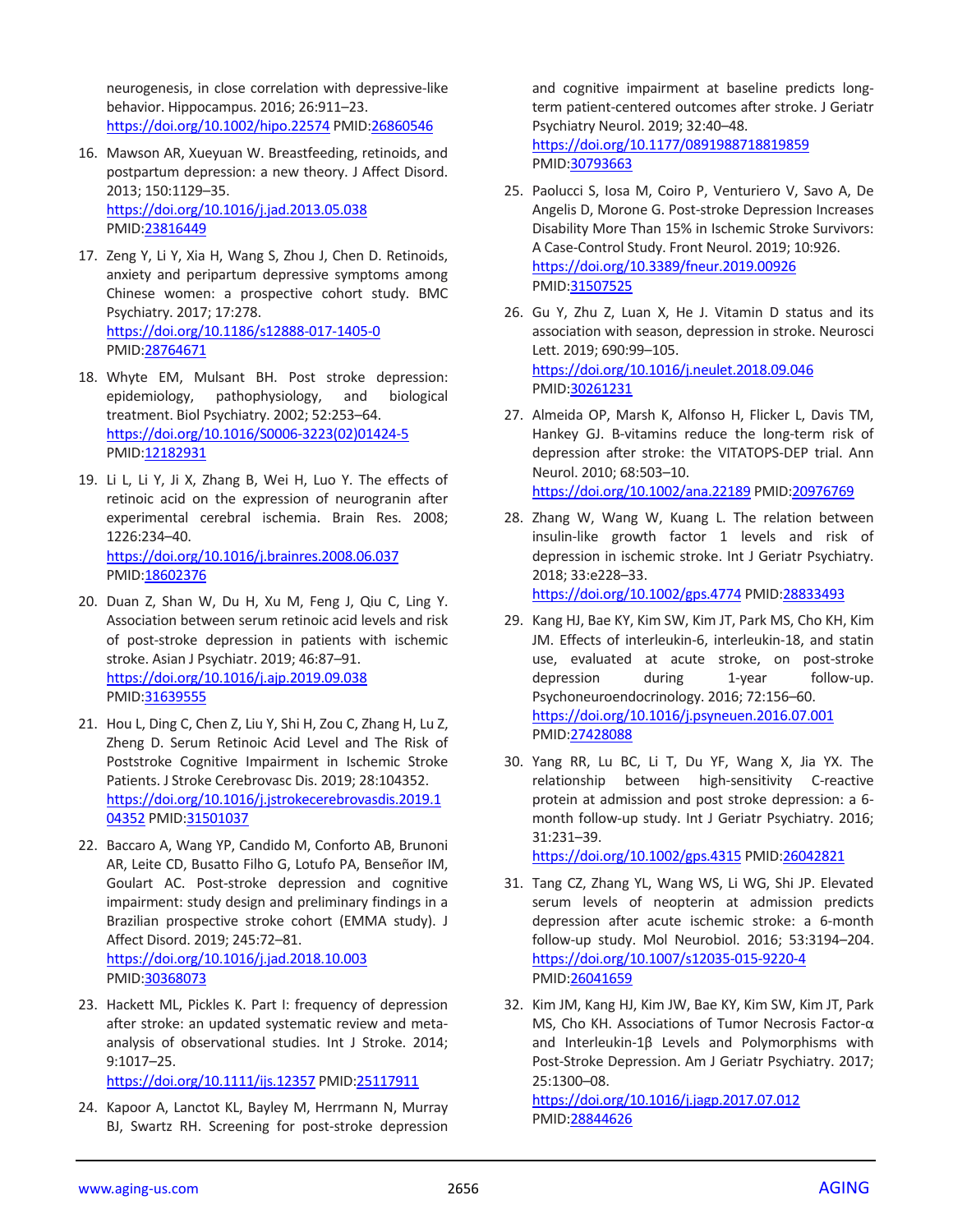- 33. Tu WJ, Qiu HC, Liu Q, Li X, Zhao JZ, Zeng X. Decreased level of irisin, a skeletal muscle cell-derived myokine, is associated with post-stroke depression in the ischemic stroke population. J Neuroinflammation. 2018; 15:133. <https://doi.org/10.1186/s12974-018-1177-6> PMID[:29720216](https://www.ncbi.nlm.nih.gov/pubmed/29720216)
- 34. Tu WJ, Dong X, Zhao SJ, Yang DG, Chen H. Prognostic value of plasma neuroendocrine biomarkers in patients with acute ischaemic stroke. J Neuroendocrinol. 2013; 25:771–78. <https://doi.org/10.1111/jne.12052> PMID[:23701638](https://www.ncbi.nlm.nih.gov/pubmed/23701638)
- 35. Jones KA, Thomsen C. The role of the innate immune system in psychiatric disorders. Mol Cell Neurosci. 2013; 53:52–62. <https://doi.org/10.1016/j.mcn.2012.10.002> PMID[:23064447](https://www.ncbi.nlm.nih.gov/pubmed/23064447)
- 36. Spalletta G, Bossù P, Ciaramella A, Bria P, Caltagirone C, Robinson RG. The etiology of poststroke depression: a review of the literature and a new hypothesis involving inflammatory cytokines. Mol Psychiatry. 2006; 11:984–91. <https://doi.org/10.1038/sj.mp.4001879>

PMID[:16894392](https://www.ncbi.nlm.nih.gov/pubmed/16894392)

- 37. Bakdash G, Vogelpoel LT, van Capel TM, Kapsenberg ML, de Jong EC. Retinoic acid primes human dendritic cells to induce gut-homing, IL-10-producing regulatory T cells. Mucosal Immunol. 2015; 8:265–78. <https://doi.org/10.1038/mi.2014.64> PMID[:25027601](https://www.ncbi.nlm.nih.gov/pubmed/25027601)
- 38. Collins CB, Aherne CM, Kominsky D, McNamee EN, Lebsack MD, Eltzschig H, Jedlicka P, Rivera-Nieves J. Retinoic acid attenuates ileitis by restoring the balance between T-helper 17 and T regulatory cells. Gastroenterology. 2011; 141:1821–31. <https://doi.org/10.1053/j.gastro.2011.05.049> PMID[:22027263](https://www.ncbi.nlm.nih.gov/pubmed/22027263)
- 39. Wang C, Kang SG, HogenEsch H, Love PE, Kim CH. Retinoic acid determines the precise tissue tropism of inflammatory Th17 cells in the intestine. J Immunol. 2010; 184:5519–26. <https://doi.org/10.4049/jimmunol.0903942> PMID[:20400707](https://www.ncbi.nlm.nih.gov/pubmed/20400707)
- 40. Najjar S, Pearlman DM, Devinsky O, Najjar A, Zagzag D. Neurovascular unit dysfunction with blood-brain barrier hyperpermeability contributes to major depressive disorder: a review of clinical and experimental evidence. J Neuroinflammation. 2013; 10:142. <https://doi.org/10.1186/1742-2094-10-142> PMID[:24289502](https://www.ncbi.nlm.nih.gov/pubmed/24289502)
- 41. Kong L, Wang Y, Wang XJ, Wang XT, Zhao Y, Wang LM, Chen ZY. Retinoic acid ameliorates blood-brain barrier disruption following ischemic stroke in rats. Pharmacol Res. 2015; 99:125–36.

<https://doi.org/10.1016/j.phrs.2015.05.014> PMI[D:26066585](https://www.ncbi.nlm.nih.gov/pubmed/26066585)

- 42. Nabavi SF, Dean OM, Turner A, Sureda A, Daglia M, Nabavi SM. Oxidative stress and post-stroke depression: possible therapeutic role of polyphenols? Curr Med Chem. 2015; 22:343–51. <https://doi.org/10.2174/0929867321666141106122319> PMI[D:25386821](https://www.ncbi.nlm.nih.gov/pubmed/25386821)
- 43. Ahlemeyer B, Bauerbach E, Plath M, Steuber M, Heers C, Tegtmeier F, Krieglstein J. Retinoic acid reduces apoptosis and oxidative stress by preservation of SOD protein level. Free Radic Biol Med. 2001; 30:1067–77. [https://doi.org/10.1016/S0891-5849\(01\)00495-6](https://doi.org/10.1016/S0891-5849%2801%2900495-6) PMI[D:11369496](https://www.ncbi.nlm.nih.gov/pubmed/11369496)
- 44. Achan V, Tran CT, Arrigoni F, Whitley GS, Leiper JM, Vallance P. all-trans-Retinoic acid increases nitric oxide synthesis by endothelial cells: a role for the induction of dimethylarginine dimethylaminohydrolase. Circ Res. 2002; 90:764–69.

<https://doi.org/10.1161/01.RES.0000014450.40853.2B> PMI[D:11964368](https://www.ncbi.nlm.nih.gov/pubmed/11964368)

- 45. Aggarwal A, Gaur V, Kumar A. Nitric oxide mechanism in the protective effect of naringin against post-stroke depression (PSD) in mice. Life Sci. 2010; 86:928–35. <https://doi.org/10.1016/j.lfs.2010.04.011> PMI[D:20433854](https://www.ncbi.nlm.nih.gov/pubmed/20433854)
- 46. Brooker SM, Gobeske KT, Chen J, Peng CY, Kessler JA. Hippocampal bone morphogenetic protein signaling mediates behavioral effects of antidepressant treatment. Mol Psychiatry. 2017; 22:910–19. <https://doi.org/10.1038/mp.2016.160> PMID[:27698430](https://www.ncbi.nlm.nih.gov/pubmed/27698430)
- 47. Shen H, Luo Y, Kuo CC, Deng X, Chang CF, Harvey BK, Hoffer BJ, Wang Y. 9-Cis-retinoic acid reduces ischemic brain injury in rodents via bone morphogenetic protein. J Neurosci Res. 2009; 87:545–55. <https://doi.org/10.1002/jnr.21865> PMID[:18803283](https://www.ncbi.nlm.nih.gov/pubmed/18803283)
- 48. Larange A, Cheroutre H. Retinoic acid and retinoic acid receptors as pleiotropic modulators of the immune system. Annu Rev Immunol. 2016; 34:369–94. [https://doi.org/10.1146/annurev-immunol-041015-](https://doi.org/10.1146/annurev-immunol-041015-055427) [055427](https://doi.org/10.1146/annurev-immunol-041015-055427) PMI[D:27168242](https://www.ncbi.nlm.nih.gov/pubmed/27168242)
- 49. Stebbins MJ, Lippmann ES, Faubion MG, Daneman R, Palecek SP, Shusta EV. Activation of RARα, RARγ, or RXRα Increases Barrier Tightness in Human Induced Pluripotent Stem Cell-Derived Brain Endothelial Cells. Biotechnol J. 2018; 13:1700093. <https://doi.org/10.1002/biot.201700093>

PMI[D:28960887](https://www.ncbi.nlm.nih.gov/pubmed/28960887)

50. Walters BJ, Josselyn SA. Retinoic acid receptor plays both sides of homeostatic plasticity. Proc Natl Acad Sci USA. 2019; 116:6528–30.